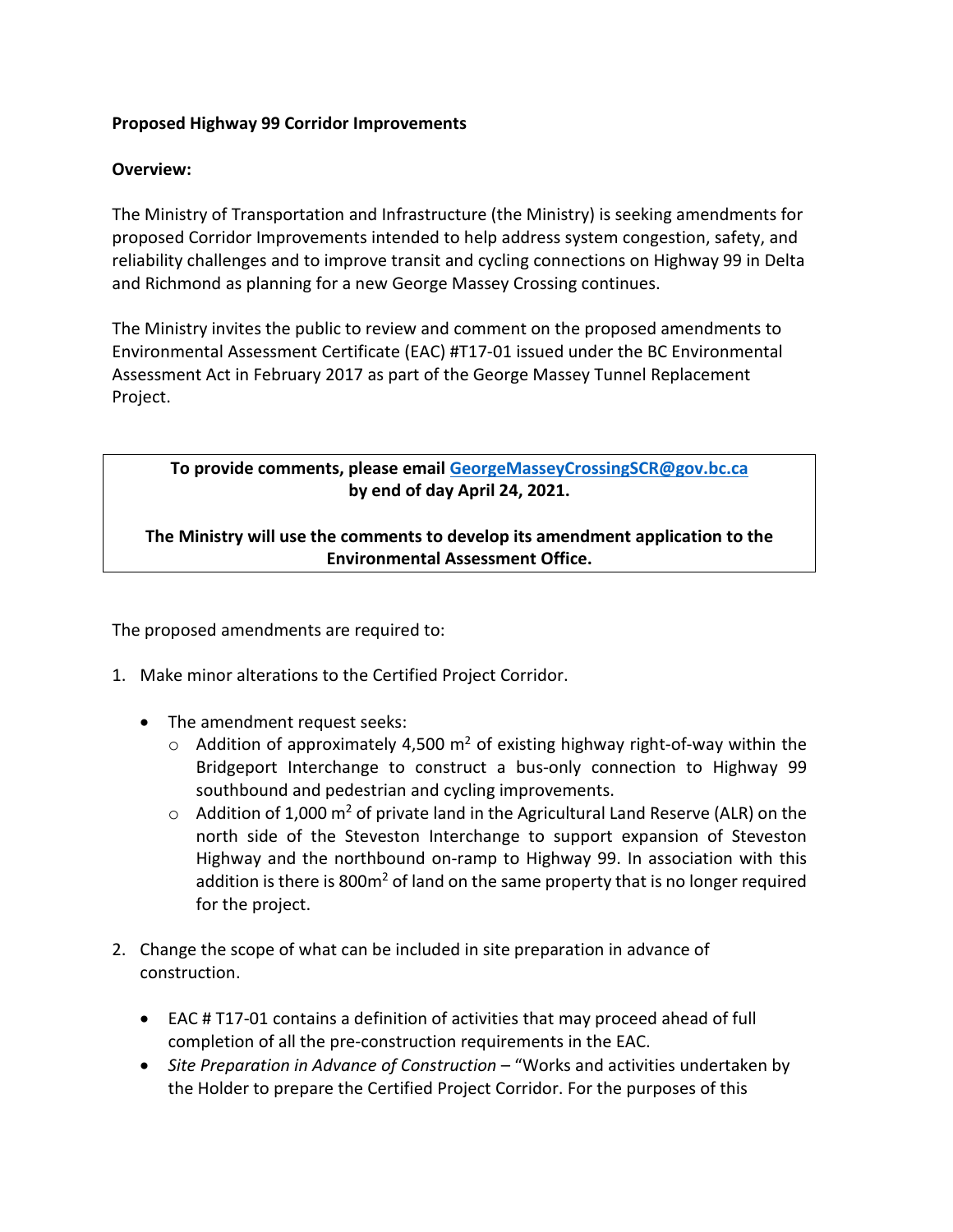Schedule B, Site Preparation and Advance Construction means: land clearing, construction of new access roads, drainage works, placement of fill as preload in areas where highway widening will occur, and the management of soil or other material removed to permit fill placement within the Certified Project Corridor."

• The Ministry is applying for an amendment to add the following language to the definition – "It also includes roadway and structure construction and utility works in four priority areas of the Certified Project Corridor: Steveston and Highway 17A interchanges, Bridgeport on-ramp, and bus priority lanes between highways 17 and 10. Site Preparation and Advance Construction does not include works to initiate or construct the Fraser River crossing."

The Corridor Improvements are described below and illustrated in the map that follows:

- **Improvement 1 – Bridgeport Road Bus Connection:** Redirect southbound bus services from Sea Island Way to Bridgeport Road, and provide a transit-only connection southbound to the on-ramp to Highway 99. *(no private property impacts)*
- **Improvement 2 – Highway 99 and 17A off-ramp widening:** Extend and widen the northbound Highway 99 off-ramp approach to the Highway 17A intersection. *(no private property impacts)*
- **Improvement 3 – Bus-on-shoulder transit lanes on Highway 99:** Extend northbound and southbound bus-on-shoulder facilities south of Highway 17A. *(no private property impacts)*
- **Improvement 4 – Steveston Highway Interchange:** Replacement of the existing two-lane overpass structure at Steveston Highway and Highway 99 to accommodate two eastbound lanes and three westbound lanes (including a left turn lane), as well as improved connections to and from the overpass for vehicles, pedestrians and cyclists. *(one private ALR property affected)*